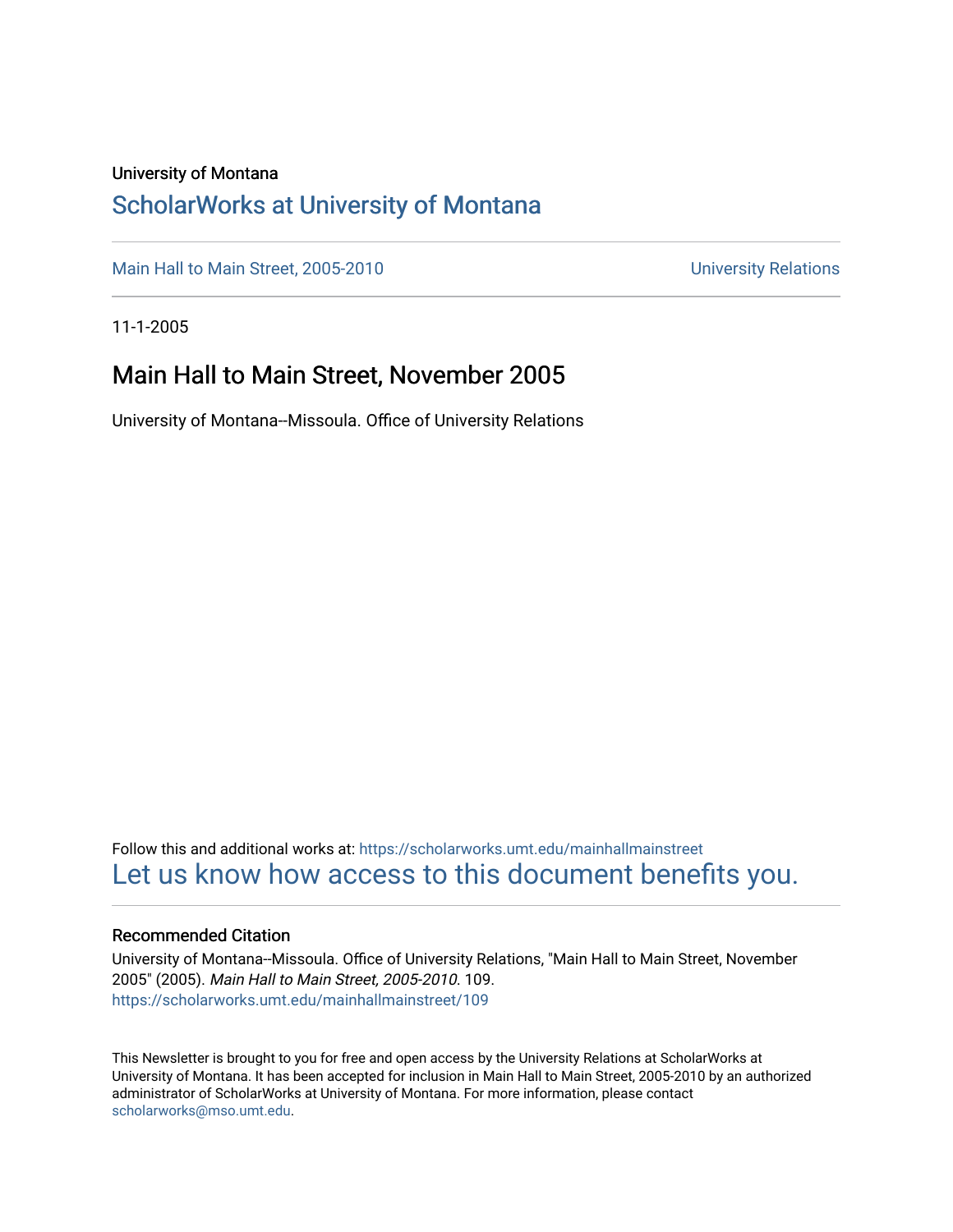### **UNIVERSITY OF MONTANA ME**<br>Exervic **ain Hall to ain Street \_ ZC 02 <sup>2005</sup> November 2005 ConncctjngCanipus and Community**

## **Forest Service rewards UM researcher**

The U.S. Forest Service has<br>presented this year's Excellence<br>Wilderness Stewardship Research The U.S. Forest Service has **I** presented this year's Excellence Award to Steve McCool, a UM professor of wildland recreation management.

The award is given each year to an outstanding scientist who works closely with wilderness managers to apply research to real-world situations. McCool received his award last month at a meeting of the World Wilderness Congress in Anchorage, Alaska.

"I work with some great people," McCool said, "and it's wonderful to have a hand in helping protect wilderness areas for our children and grandchildren." McCool



earned the award for his studies

**McCool**

of wilderness visitors and using the Limits of Acceptable Change planning framework in Montana's Bob Marshall Wilderness Area. The LAC process uses citizen involvement to decide how much human-induced change is acceptable in wildland areas.

McCool has worked in UM's College of Forestry and Conservation since 1977. His professional involvement with "the Bob" — the 1.5 million-acre wilderness complex comprising the Bob Marshall, Great Bear and Scapegoat wildernesses — started in 1982 when he worked on a study of visitor-use patterns, attitudes and motivations. He also helped facilitate a new planning process, which led to a new recreation management direction for the complex.

His planning processes are now used in many areas within the National Wilderness Preservation System,  $\approx$ 

# **UM's Mohr earns professor of the year honor**

U niversity of Montana<br>students have called<br>arketing Professor Jakki Mohr **Tniversity of Montana** students have called "dynamic, demanding, innovative and inspiring." Now they can call her the best professor in Montana higher education.

Mohr has been named the 2005 Carnegie Foundation for the Advancement of Teaching Montana Professor of the Year. She accepted the award in Washington, D.C., Nov. 17.

The award comes as part of the U.S. Professors of the Year program, which salutes the most outstanding undergraduate instructors in the nation — those who excel as teachers and influence the lives and careers of their students. The program is sponsored by the Carnegie Foundation for the Advancement of Teaching and the Council for Advancement and Support of Education.

Mohr's award marks the sixth consecutive year a UM professor has won the prestigious honor. She was nominated by UM President George Dennison, a cadre of her colleagues and students past and present.

"She has earned a stellar reputation for teaching of the highest quality while also mentoring her students and serving the external community," Dennison said in his nominating letter.

A member of the School of Business Administration faculty since 1997, Mohr consistently receives high marks from

**Jakki Mohr** at work

students on teaching evaluations. In 2002 she was presented with one of the highest honors a UM faculty member can receive the Most Inspirational Teacher of the Year Award, voted on by graduating seniors and given by Silent Sentinel, a senior honorary society.

**Vol. 11 No. 11**

An innovator in the field of marketing high-technology products and services, Mohr has achieved international acclaim for her work, and students all over the world benefit from her scholarly efforts. She wrote "Marketing of High-Technology Products and Innovations,' a textbook that has become the work of choice in business schools at colleges and universities worldwide, as well as for private industry managers in company training sessions.

## **Grant funds new infectious disease program**

U<sup>N</sup> has been awarded a 53.2 million<br>
establish the Montana Ecology of M has been awarded a \$3.2 million National Science Foundation grant Infectious Disease (M-EID) program.

The award will allow the University to attract, support and train researchers to focus on some of the most important social and environmental issues, said Erick Greene, acting associate dean of UM's Division of Biological Sciences.

He said, "With current concerns about avian flu and global pandemics, West Nile virus, HIV and AIDS, chronic wasting diseases in deer and elk, whirling disease in trout, and brucellosis in bison  $-$  just to name a few  $-$  the ecology of infectious diseases is an emerging field of global and local importance for people and wildlife."

UM Professor Bill Holben and

**— Continued back page**